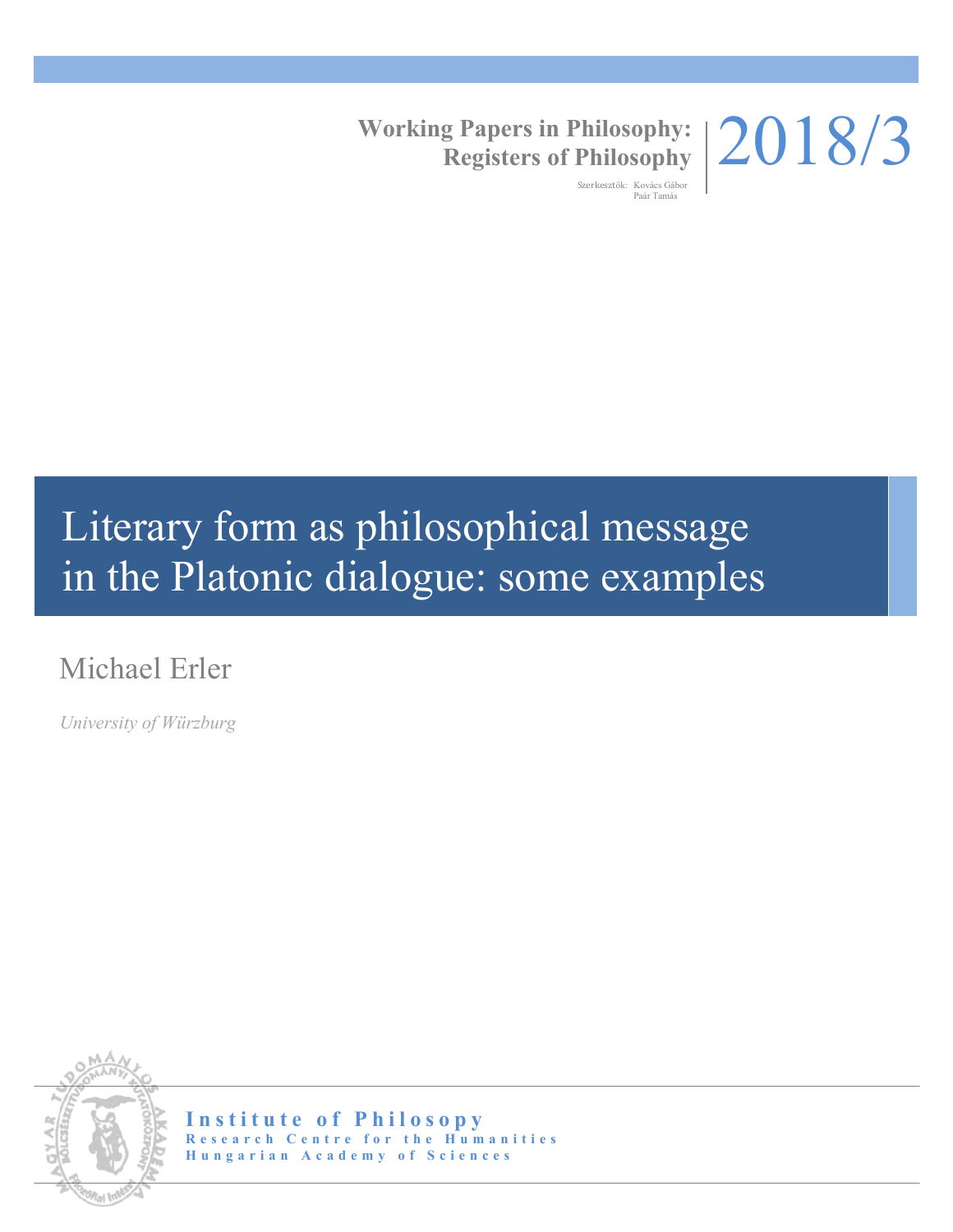## **About the author**

**Michael Erler** is professor ordinarius of classics at the University of Würzburg. He studied mathematics, physics and Greek as well as Latin and philosophy at the University of Cologne and the University College, London. He got his degrees in Cologne (MA, PhD., Staatsexamen), and the university of Konstanz (Habilitation). He got a Heisenbarg grant, is Junior fellow at the Center for Hellenic Studies, Washington D.C. (Harvard); Fellow of Institute for Advanced Studies, Edinburgh; is corresponding member of Heidelberger Akademie der Wissenschaften; member of Akademie gemeinnütziger Wissenschaften, Erfurt; he recieved a PhD honoris causa, Aristotle University, Thessaloniki, Greece. Professor Erler's research areas include classical and Hellenistic literature, their relation to philosophy, and their tradition in imperial times. Among his recent book publications are *Epikur* – *Die Schule Epikurs-Lukrez* (1994), *Epikureismus in der späten Republik und der Kaiserzeit* (2000), *Pseudoplatonica* (2005, with S. Schorn and K. Döring), *Platon* (2006), *Platon* (2007; ital. 2008; port. 2012), *Die Griechische Biographie in Hellenistischer Zeit* (2007, with S. Schorn), *Menon und Gorgias* (2007 with L. Brisson), *Philosophie der Lust* (2012, with W. Rother), *Argumenta in Dialogos Teil 2* (2012, with A. Neschke-Hentschke) and *Argument und literarische Form in antiker Philosophie* (2013, with Jan Erik Heßler). He has published various articles on Greek drama, Hellenistic literature, Plato and Platonism, Epicurus and Epicureanism, and Augustine.

## **Abstract**

Argument and literary form, and how both relate to each other, is an important aspect for any interpreter of the Platonic dialogues, because Plato, the author, and Plato, the philosopher work hand in hand. Sometimes dramatic aspects of the dialogues kind of affirm or even contradict what is argued for in the dialogues. In my paper I shall argue, that this kind of relation between argument and literary form also might be of interest and help for a better understanding of some aspects of the dialogues. I shall argue that Plato, the author, kind of comments on the arguments or literary topoi that Plato, or rather, the protagonists in the dialogues propose.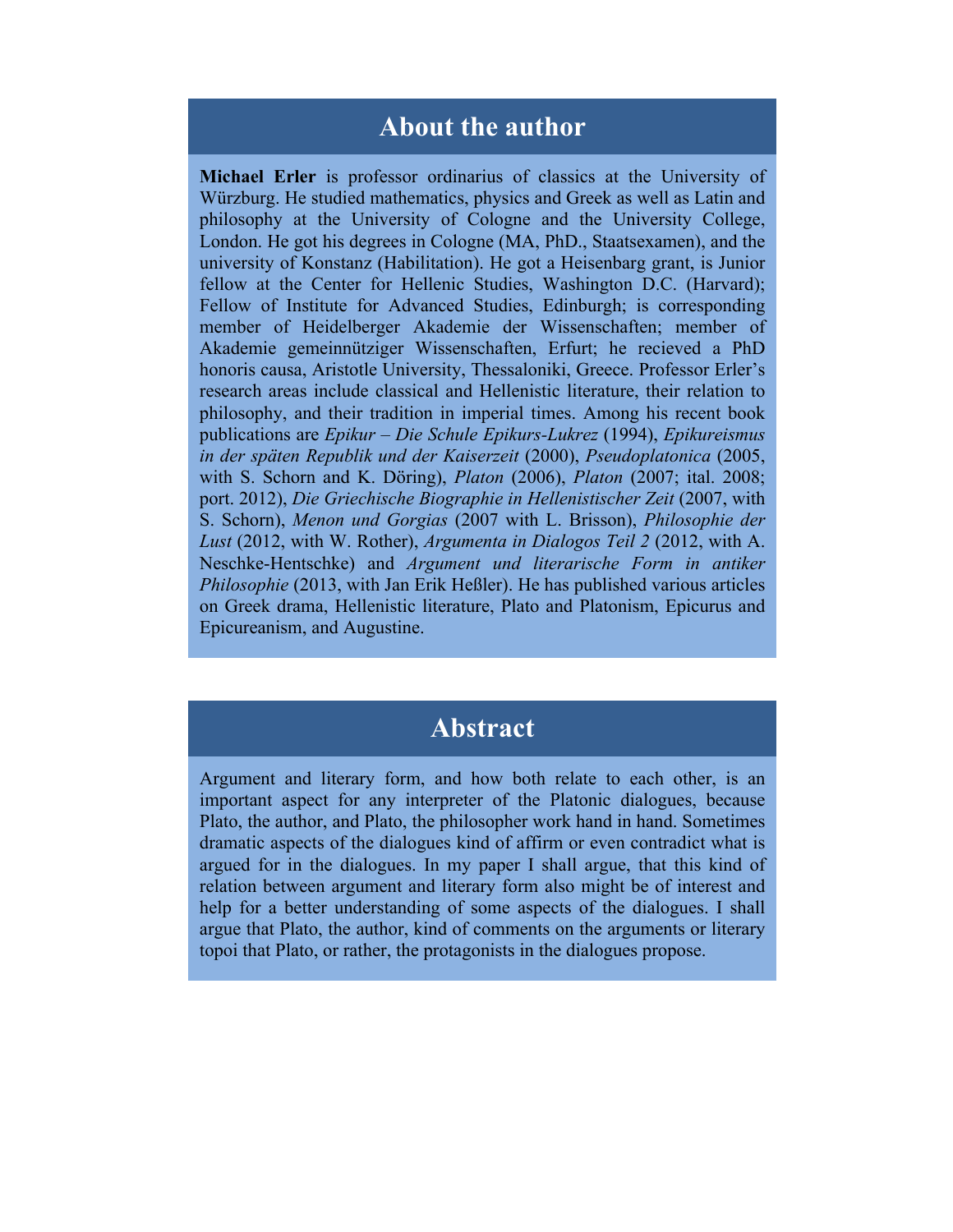#### **Michael Erler:**

#### *Literary form as philosophical message in the Platonic dialogue: some examples***<sup>1</sup>**

#### *1. Introduction*

In the *Anonymous Prolegomena to Platonic Philosophy*, we are told that Plato dreamt before he died that he had become a swan which flew from tree to tree thereby causing much trouble to the fowler who wanted to catch him but was unable to do so. This was understood as meaning that many interpreters would try to understand Plato but each would interpret him according to his own view.<sup>2</sup>

In fact, the beauty of the composition and language of the dialogues was admired by many but also regarded as a danger by some ancient interpreters who felt that the literary form of the dialogues, brilliant as it might be, might seduce readers away from their philosophical content.<sup>3</sup> But there were others who insisted that the literary form and the philosophical content of the Platonic dialogues are to be seen in close relation to each other. These interpreters do so in different ways and for different reasons; but they all are convinced of the fact that Plato, the author, and Plato, the philosopher, work hand in hand, and that the literary form of the dialogues forms part of his philosophical message. $<sup>4</sup>$  They praise Plato as a creative</sup> author, turning a popular genre – the '*sokratikoi logoi*' – into fine pieces of art, and even believe that the dialogues were created by Plato as a new form of poetry, in a way meant to replace traditional poetry which Plato criticised so heavily.<sup>5</sup> Plato himself – it is argued – illustrates this relationship by making use of motives, topics, or structures, which he takes

This paper was presented at the conference "Registers of Philosophy IV.," May 26, 2018, Budapest, organized by the Institute of Philosophy of the Hungarian Academy of Sciences. I am grateful to the audience for encouragement and criticism and to Tamás Paár for concerting and improving the text. I also thank Péter Lautner

<sup>&</sup>lt;sup>2</sup> Cf. *Anon. Prol.* 1, 29ff. Westerink (*Anonymous Prolegomena to Platonic Philosophy*, ed. L. G. Westerink, Amsterdam: North-Holland Pub. Co., 1962).

Cf. Phld. *Index Acad.* Col. I Dorandi (Filodemo, *Storia dei Filosofi*, ed. Tiziano Dorandi, Napoli: Bibliopolis, 1991).

<sup>&</sup>lt;sup>4</sup> Michael Erler, "The Fox Knoweth Many Things, the Hedgehog one Great Thing': The Relation of Philosophical Concepts and Historical Contexts in Plato's Dialogues," *Hermathena* 187, (2009): 5-26. <sup>5</sup>

Cf. Werner Jaeger, *Paideia: Die Formung des griechischen Menschen*, vol. 2, Berlin: de Gruyter, 1944, 188 vol. 3, 1947, 337. Konrad Gaiser, *Platone come scrittore filosofico*, Napoli: Bibliopolis, 1984, 62ff. Michael Erler, Platon bei Werner Jaeger, in: Michael Erler – Ada Neschke-Hentschke (eds.), *Argumenta in dialogos Platonis, Teil 2: Platoninterpretation und ihre Hermeneutik vom 19. bis zum 21. Jahrhundert*, Basel: Schwabe, 2012, 265-283.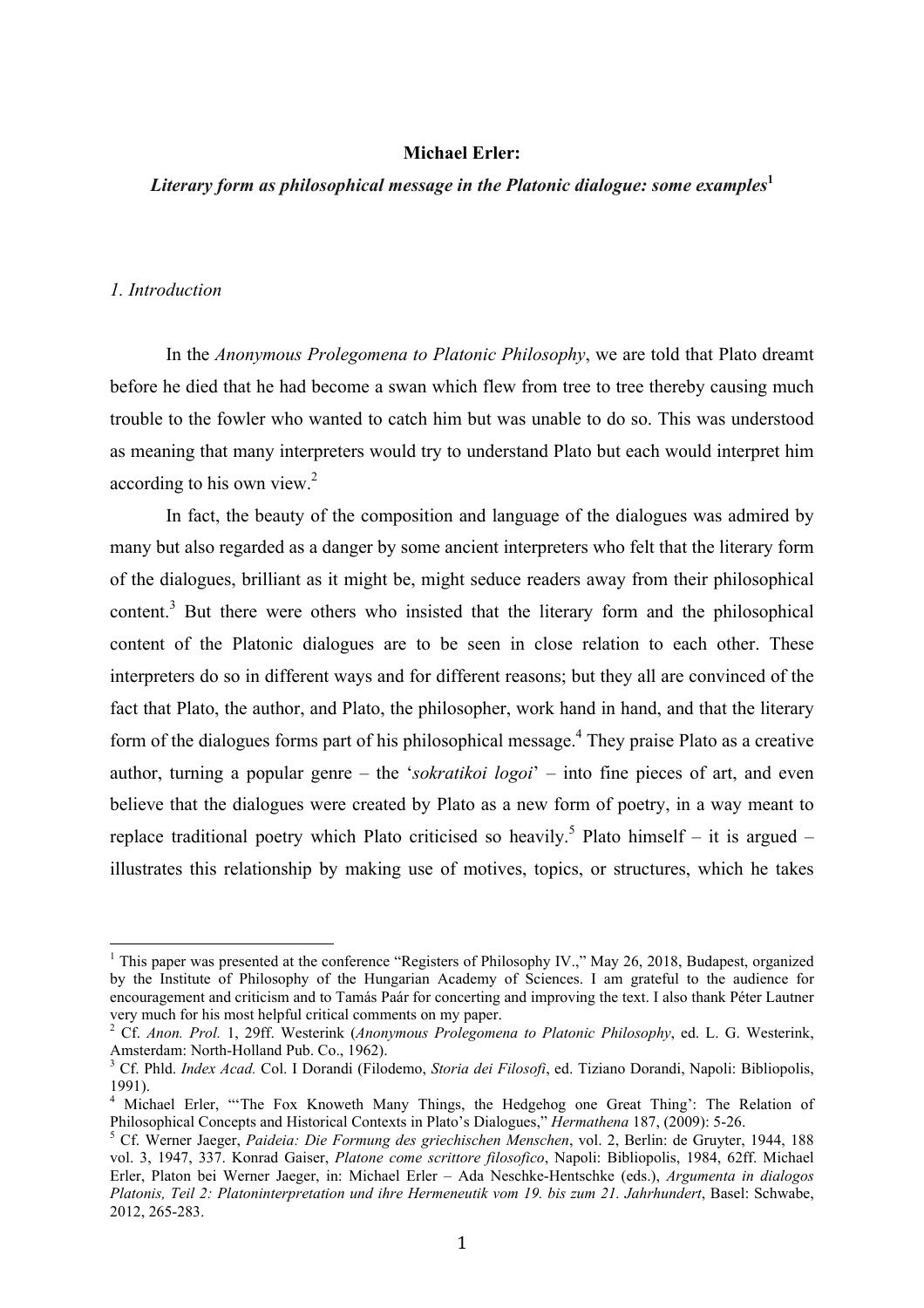from poetry and transforms and integrates into the dialogues.<sup>6</sup> In doing so he stresses the close relationship between form and content. For in the *Phaedo*, the narrator Phaedo is asked by Socrates's friends to tell them both what was said and what was done by Socrates.<sup>7</sup> Now, to present the dialectical pursuit of truth and to describe the performance of the personnel: this is exactly what Plato's dialogues are all about. Plato himself, it seems, suggests that one should not separate both aspects.

In what follows, I would like to take seriously this suggestion and to add (as a little footnote to observations which others already have made in this context) some examples of how Plato, the author, makes use of the historical settings in the dialogues and the performance of the personnel in order to turn them into a part of his philosophical rhetoric, thereby disclosing their philosophical relevance and providing cues and comments on philosophical problems that arise in the dialogues.

#### *2. Socrates's performance as an affirmative 'dramatic' commentary*

Let me first give you a little example of what it means to say that the dramatic aspect of a dialogue could or even should be regarded as a comment on its philosophical content.<sup>8</sup> In order to do so, I would like to remind you of the storyline of the dialogue *Phaedo*. One feature of the discussi0on in that dialogue is the trust and distrust in the *logos* expressed by the interlocutors, i.e. the arguments offered by Socrates to prove the immortality of the soul. Although Socrates's partners, Simmias and Cebes, accept that most of his arguments are coherent, they cannot bring themselves to believe in their conclusions: the immortality of the soul.<sup>9</sup> Small wonder – one should say – because the thesis that the soul of man is immortal was not common currency in Plato's time, as Socrates himself confesses.<sup>10</sup> Therefore it is understandable that Cebes and Simmias have difficulties in accepting the results of the arguments offered by Socrates although they cannot refute them really. In this context, the figure of Socrates and his performance can be understood as evidence of the fact that, despite the distrust regarding the argumentation, its conclusion – the proof of the immortality of the soul – should be accepted as true. For all participants of the conversation agree on the fact that

 <sup>6</sup> Cf. Michael Erler, "Platon,"Platon, in: Hellmut Flashar (ed.), *Grundriss der Geschichte der Philosophie. Begründet von Friedrich Ueberweg. Völlig neu bearbeitete Ausgabe. Die Philosophie der Antike*, 2/2, Basel 2007, 75-82. 7

 $^7$  Cf. *Phd.* 58c.

<sup>&</sup>lt;sup>8</sup> Cf. Michael Erler, "Argument and Context: Adaption and Recasting of Positions in Plato's Dialogues," in: Debra Nails – Harold Tarrant (eds.), *Second Sailing: Alternative Perspectives on Plato*, Helsinki: Societas Scientiarum Fennica, 2015, 91-105.<br><sup>9</sup> Cf. Phd. 88ef. 107af.

<sup>&</sup>lt;sup>10</sup> Cf. *Republic*. 608d; see Arist. *SE* 176 b 16f.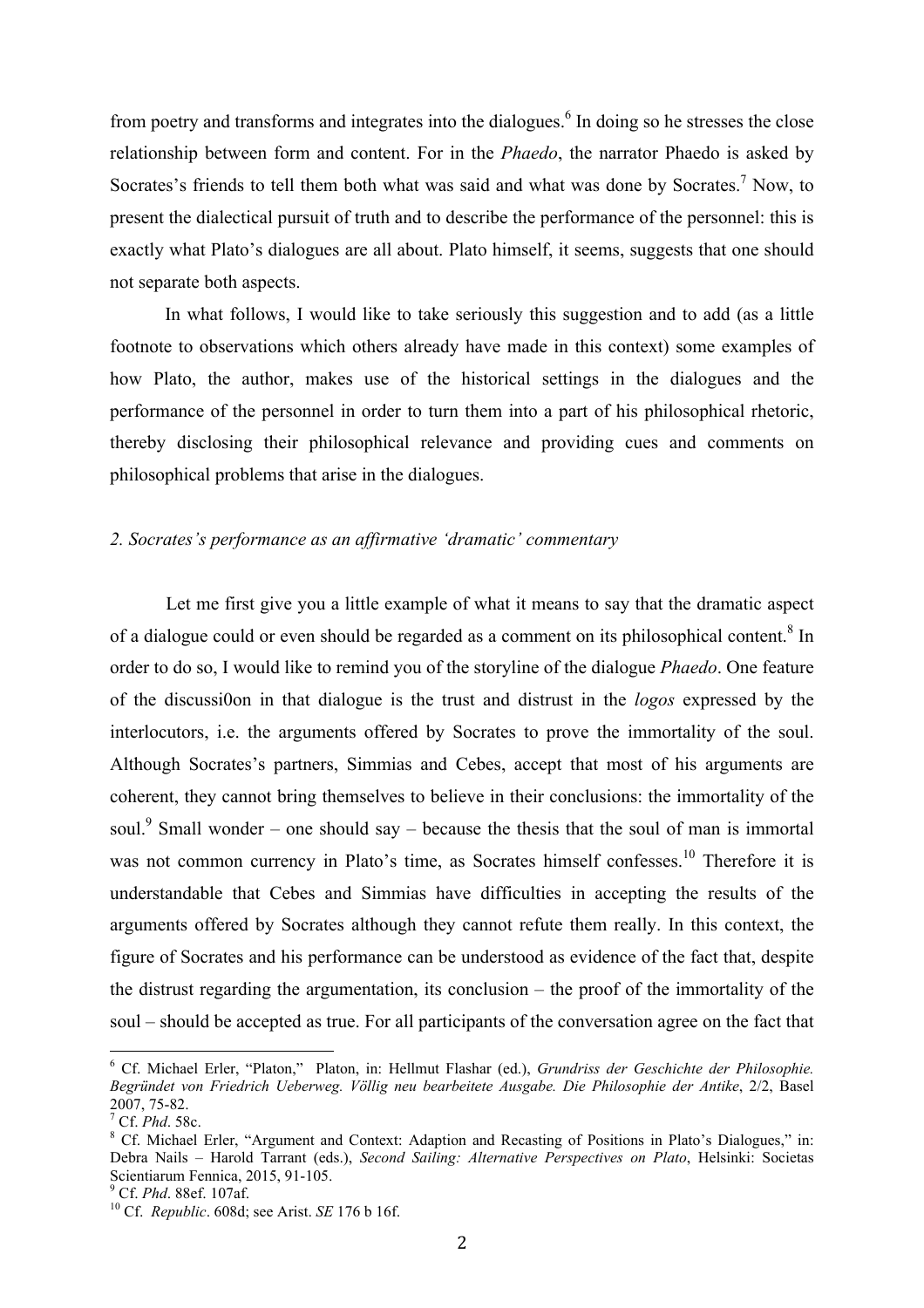to them Socrates seems to be a happy person – *eudaimon* – even though he is awaiting the death penalty. They also all agree that the reason for Socrates's positive disposition is his confidence that after his death his soul will enjoy a pleasant existence, i.e. that he is convinced that his soul is immortal. Obviously it is the dramatic aspect of the dialogue which persuades Socrates's partners and – hopefully – the reader as well that the philosophical arguments put forward by Socrates about the immortality of the soul must be valid. For otherwise, his partners believe, he would not behave as he does. Apparently, the historical setting and the performance of Socrates as described by Plato, the author, function as a kind of comment on the philosophical discourse.<sup>11</sup> Thus, what is told in the frame-story of the dialogue serves as a means *to persuade the participants* and the readers of the dialogue where the arguments might disappoint them. Obviously the pragmatic aspect of the dialogue offers a justification of what the philosophical argument cannot persuade the partners of the discussion of – and perhaps also the readers of the dialogue.

#### *3. Performative contradiction*

It is thus the dialogue form, which allows for a pragmatic justification, i.e. confirmation, of a philosophical argument which seems to be hard to accept. On the other hand, sometimes the pragmatic or dramatic aspect of the dialogues is used not to affirm, but to question or even to contradict what is being argued for. Sometimes Plato, the author, uses the literary aspect of the dialogues to comment negatively on what is being said, i.e. he construes a performative contradiction in both words and deeds. I shall give you just one example.<sup>12</sup>

In the Euthydemus, both the eristics, Euthydemus and Dionysodorus, present themselves as teachers of the eristic art and try to win over young people to be their pupils. They illustrate their art by posing questions and discussing problems with young Ctesippus. In a first round of discussion, they aim at proving the fact that learning and teaching are impossible, and they seem to succeed.<sup>13</sup> Of course, in doing so they refute the basis of what they are trying to do, namely to win a young man as pupil – after all, it is him they are planning to teach and it is him who is going to learn. Thus, in order to advertise what they have to offer they prove that this offer is an impossible task. We see that Plato, the author,

<sup>&</sup>lt;sup>11</sup> Cf. Erler, "The Fox Knoweth Many Things, the Hedgehog one Great Thing'," 25.

<sup>&</sup>lt;sup>12</sup> Gregor Damschen, "Das Prinzip des performativen Widerspruches. Zur epistemologischen Bedeutung der Dialogform in Platons *Euthydemos*," *Méthexis* 12, (1999): 89-101.

<sup>13</sup> Cf. *Euthd*. 275d-277c; see Michael Erler, *Euthydemos*, Platon Werke. Übersetzung und Kommentar, Band VI 1 (Göttingen 2017) 125-130.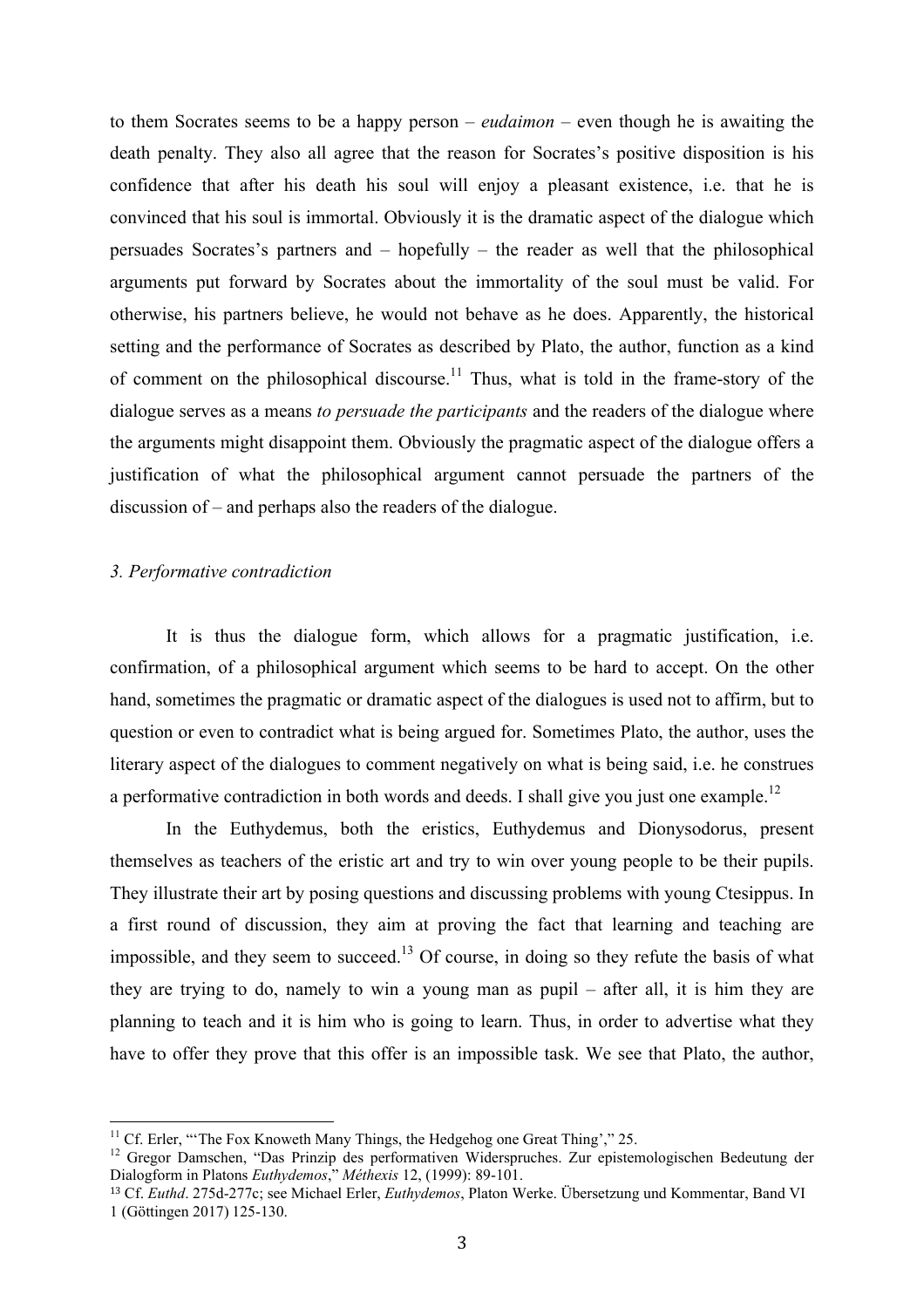construed a performative contradiction in order to disavow the business of the eristics. Again the dramatic aspect of the dialogue is used to comment on the philosophical one.

There are more comments like this in the *Euthydemus*. For instance, when the eristics argue that contradiction is impossible<sup>14</sup> because according to them everything, which is said, must be true since there is only one *logos*;<sup>15</sup> nevertheless, they do not hesitate to time and again try to refute others. Again, the performance of the eristics contradicts what they argue for philosophically.<sup>16</sup>

In the *Laches*, Plato formulates the rule that there should be consistency between deeds and words.<sup>17</sup> Laches hails Dorian harmony between words and deeds and suggests that *andreia* should be understood as endurance or rather wise endurance. Yet, at the same time Laches fails to prove and exemplify steadfastness of endurance in the enquiry led by Socrates on what bravery (ἀνδρεία) really is.

In the *Gorgias*, Callicles propagates frank speech but behaves like one who wishes to please his audience at any moment – there is a Callicles within Callicles, as Socrates describes  $it$  – and thus contradicts himself in words and deeds.<sup>18</sup> On the other hand, Socrates is proven a hero because he always shows harmony between words and deeds.

Many more examples of such dramatic comments on philosophical arguments are to be discovered in other dialogues as well.<sup>19</sup> Suffice it to say for the moment that scenes like the ones referred to show that Plato, the author, often uses the pragmatic aspect of a dialogue not only to illustrate, but even to comment on what the argument is about. They are made possible by the dialogue form of Plato's writings. Often this performative contradiction invokes laughter. The performance of the personnel becomes part of the philosophical message. Without giving it a name, Plato obviously is familiar with the difference between semantic and performative contradiction.<sup>20</sup> Passages like these illustrate that, and how, Plato, the philosopher, and Plato, the author, work hand in hand, and they confirm the observation that to separate both would impede a correct interpretation.

 

<sup>&</sup>lt;sup>14</sup> Cf. *Euthd.* 285d-288a; see Erler, *Euthydemos*, 165-173.<br><sup>15</sup> Cf. *Euthd.* 286c.<br><sup>16</sup> Cf. *Euthd*, 286e-287b. 287bc.<br><sup>17</sup> Cf. *La.* 180ce. 194a.<br><sup>18</sup> Cf. *Grg.* 482b.<br><sup>19</sup> Cf. *Cra.* 433ab; *Grg.* 482bc; *Prt.* 338e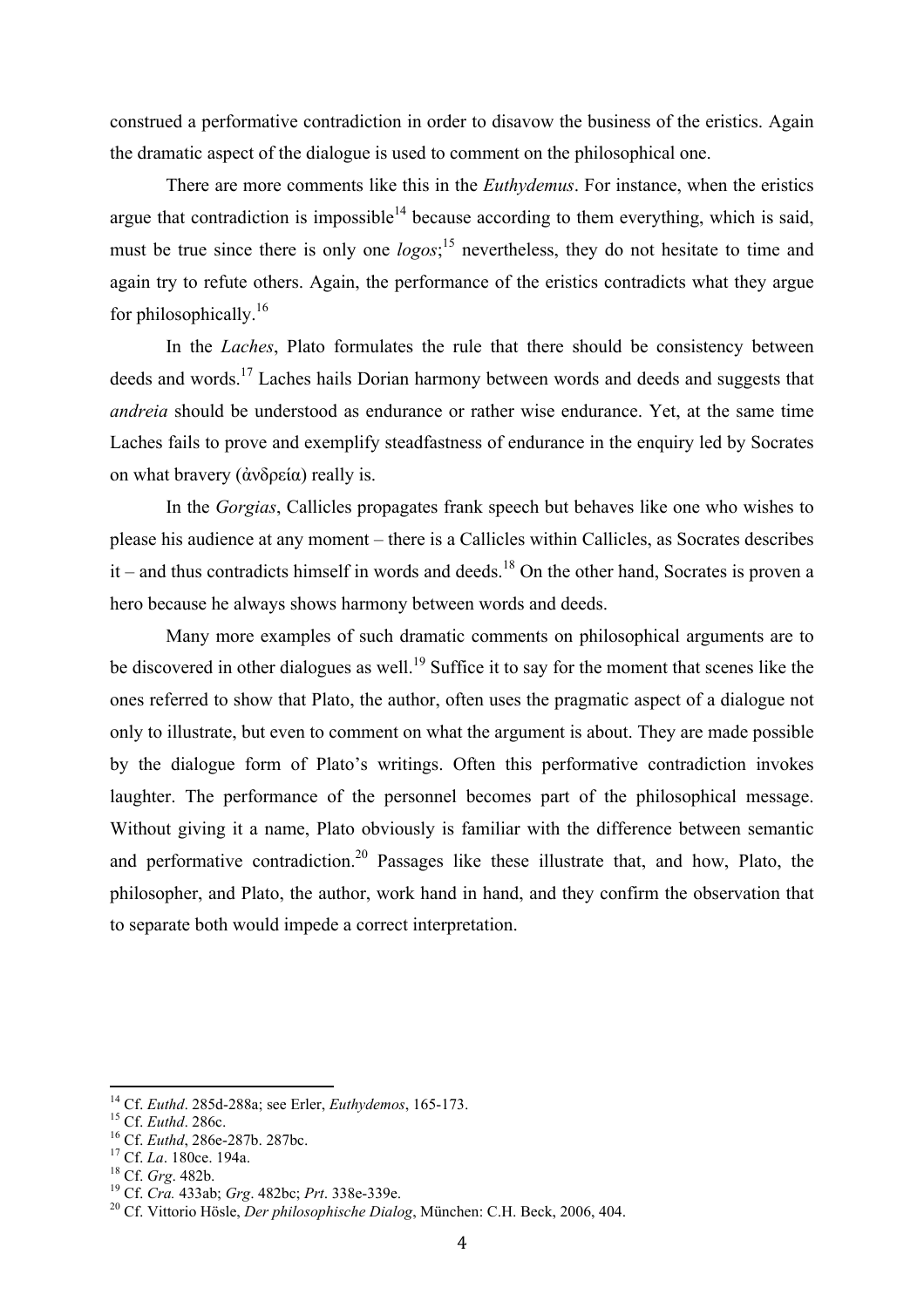#### *4. Literary frames and irritating results of discussions*

In what follows, I would like to give some more examples, which show how the dramatic aspects of some dialogues serve as a comment on the argumentative aspects and even offer clues to the reader that make him understand better, for instance, whether the aporetic ending of an argument should be regarded as the last word on the matter. $21$  As examples, the dialogues *Euthyphro* and *Protagoras* are helpful. Both dialogues illustrate conversations about moral issues – piety and the question of the unity of virtues – which seem to lead to an aporetic, or at least puzzling, end. Indeed, when reading, let's say, the *Euthyphro*, the reader will be sure to feel disappointment. Although one will realise that in this aporetic dialogue Plato's power of expression and skill of composition are at work, one's hope of gaining some information about, for instance, what piety – *to hosion* – really is, will be frustrated.

A close interpretation, however, especially of the framing scenes of the dialogues and in particular of their endings will reveal that Plato, the author, offers cues to the reader, pointing at the possibility that it might be useful to continue the discussion. He rather suggests that dialogues like the *Euthyphro* do end, but do not conclude<sup>22</sup>: instead their endings open up to a variety of perspectives. The frame signals that more could be said on a problem, which seems to be closed at the end of a discussion. I shall argue that the literary frames of both the *Euthyphro* and the *Protagoras* have even more to offer and explain as to what openness really means. For in the frames of both the *Euthyphro* and the *Protagoras*, Plato, the author, also indicates that it is worthwhile not only to pursue the discussion further, but also to reconsider the arguments which are proposed in the dialogues.

#### *4.1 Protagoras*

Let me therefore turn to the *Protagoras* first. In this dialogue, Socrates's conversation with Protagoras ends up in confusion. At the end of the dialogue, the narrative given by Socrates closes with one sentence: "Saying and hearing these things *we* departed" (ἀπῆμεν).<sup>23</sup>

 21 This thesis has been developed more fully in Michael Erler, *Elenctic* aporia *and performative* euporia (forthcoming).

<sup>&</sup>lt;sup>22</sup> Cf. Diskin Clay, *Platonic Questions: Dialogues with the Silent Philosopher*, University Park, PA: Penn State University Press, 2000, 165.

<sup>23</sup> *Prt*. 362a; Cf. Joachim Dalfen, "Literarische Techniken Platons. Beispiele aus dem Protagoras," *Bolletino dell'Istituto di Filologia Greca dell' Università di Padova* 5, (1979/80): 41-60 (repr. in Joachim Dalfen, *Parmenides, Protagoras, Platon, Marc Aurel*. *Kleine Schriften zur griechischen Philosophie, Politik, Religion und Wissenschaft*, Stuttgart: Franz Steiner, 2012, 151-170, esp. 158).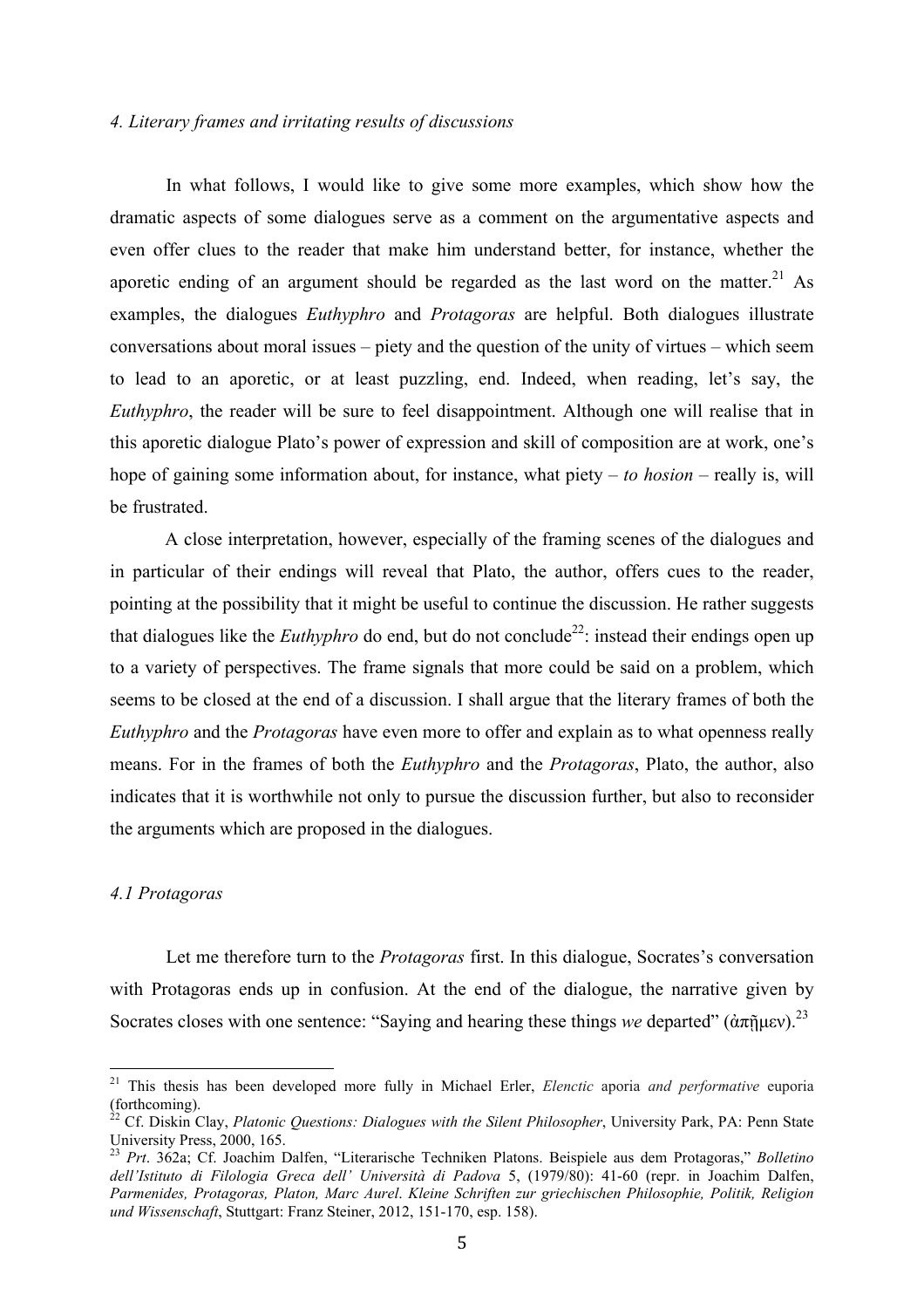When reading this last sentence carefully, the reader should be surprised by one single word: he or she might ask themselves who is meant by '*we*'. The reader might recall that Socrates tells us how he met Hippokrates and how 'we' went to the house of Kallias, how 'we' stopped in front of the house and had a conversation, how 'we' knocked at the door and how 'we' met with Protagoras. Seen in this context, it becomes clear: the 'we' at the end of Socrates's narrative and at the end of the dialogue must stand for Socrates and Hippokrates. The last sentence of the dialogue informs us about the fact that Socrates and Hippokrates left Kallias's house together, which means that Socrates and Hippokrates left Protagoras. Now, this comes as a surprise, indeed, because at the beginning of the dialogue we learnt that Hippokrates was determined to become a pupil of Protagoras and therefore asked Socrates to introduce him to the sophist. On their way to Kallias's house, Socrates and Hippokrates discussed what it means to be a pupil of a sophist. And Hippokrates's desire to learn from Protagoras stimulated Socrates's discussion with Protagoras about the teachability and the unity of virtues in the presence of Hippokrates. Although Hippokrates does not contribute anything to the discussion but rather functions as a '*prosopon kophon*' (a person who does not speak on stage) – as it can be observed in ancient tragedy (for instance Electra in Sophocles's play) –, the reader is reminded by Socrates that Hippokrates is still present.<sup>24</sup> Thus, Plato, the author, does everything he can to help the reader understand that the expression 'we' in Socrates's last remark of his narrative refers to Hippokrates besides himself and thus realise that Hippokrates indicates by his behaviour that he has changed his mind – he obviously has decided *not* to become a pupil of Protagoras. Plato wants the reader to wonder why this is the case and to speculate whether the arguments given by Socrates must have had some effect on Hippokrates, despite their apparent failure. Maybe they are more valid than it seems at first sight. The reader will realise that Plato, the author, wishes to suggest to the reader that it might be worthwhile to reconsider what already has been said  $-$  i.e. to read the dialogue again. The frame of the dialogue and the topoi applied suggest that this might be rewarding.

#### *4.2. Euthyphro*

A similar observation could be made in the *Euthyphro* if one focuses again on what Euthyphro has to say at the end of the dialogue.<sup>25</sup> At the end of the conversation, Euthyphro excuses himself: "Right now I must hurry somewhere [σπεύδω ποι] and I am already late", he

 24 Cf. *Prt*. 328d. 25 Cf. Michael Erler, "Platon," 128-132. Maximilian Forschner (ed.), *Euthyphron*. *Platon Werke. Übersetzung und Kommentar*, Band I, 1, Göttingen: Vandenhoack & Ruprecht, 2013.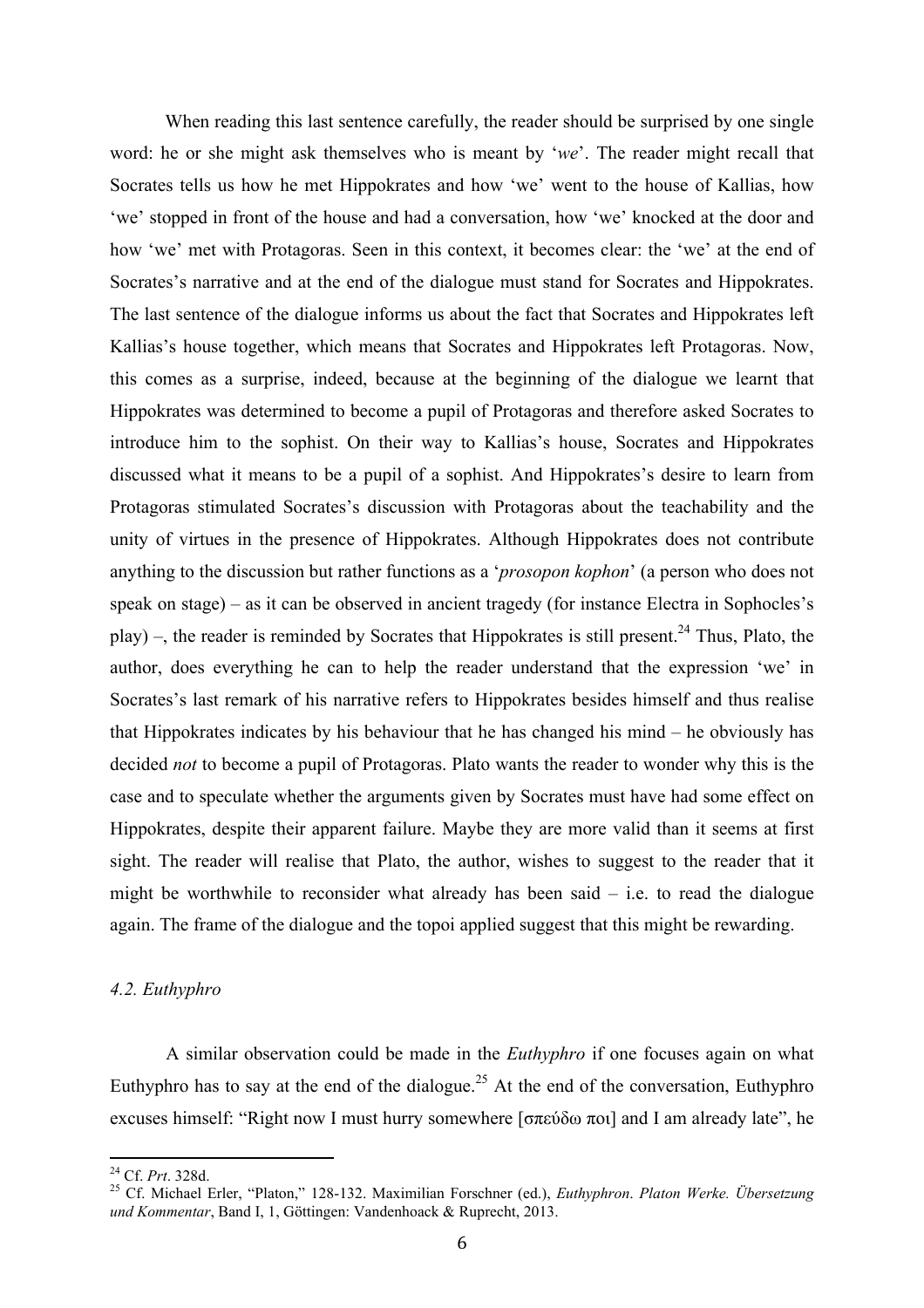says.26 This little word '*poi*' is remarkable indeed, because we remember: the dramatic setting of the conversation in the *Euthyphro* is the hall of the king-archon, who was the magistrate responsible for religious matters.<sup>27</sup> Socrates is summoned there in order to oppose the indictment of Meletus, which he then refutes in his defence speech (*Apology). Euthyphro* was heading for the office of the *archaon basileus*, because – as he tells Socrates – he decided to indict his own father for the murder of a day-labourer<sup>28</sup>. For he believes that his position as a priest qualifies him to know what piety is and justifies his behaviour. This belief of Euthyphro starts the discussion about piety in the dialogue. Thus, Euthyphro already has arrived where he wanted to be. Now, this understanding of the closing words of the *Euthyphro*, of course, presupposes that the conversation takes place *before* he enters the hall to make the indictment. And this is how, for instance, Diogenes Laertius<sup>29</sup> and some modern interpreters understand the situation.<sup>30</sup> Others,<sup>31</sup> however, argue that there is no signal in the text which allows for this interpretation. I agree that no clear signal is given by Plato that Euthyphro had not yet entered the hall. But, I would claim, there is no strong signal that the conversation takes place after Euthyphro left the hall *either*. Plato just does not make himself clear as to how he wishes the passage to be understood. Obviously, he leaves the decision to the reader. In view of what we have observed in the *Protagoras*, I therefore suggest that it makes sense to understand the ending as Diogenes Laertius did: Euthyphro has changed his mind. Just as in the *Protagoras*, the reader will wonder and feel invited to read the dialogue again. And indeed, the reader will realise that important problems are addressed and that Plato the author offers cues that are hidden in the frame of the dialogue. The reader who takes note of them will be rewarded, as for instance a glimpse at the *Apology* shows. For when in the dialogue named after himself, Euthyphro defines piety as the part of doing the right thing, which means a kind of service to the gods and to men, 32 he fails. But in the *Apology*, Plato describes Socrates's *pragma* as "service to the god", as *latreia*. Socrates helps the god and his philosophical practice (*ergon*) consists in making the soul of a man good with the help of dialectic.<sup>33</sup> The description of the dialectician in the *Phaedrus* almost literally matches the words Euthyphro uses in his last

 

<sup>26</sup> Cf. *Euthphr*. 15e; transl. R.E. Allen, *The Dialogues of Plato*, vol. 1: Euthyphro, Apology, Crito, Meno, Gorgias, Menexenus, New Haven: Yale, 1984, 58.<br><sup>27</sup> Cf. *Euthphr*. 2a.<br><sup>28</sup> Cf. *Euthphr*. 4af..<br><sup>29</sup> Cf. D. L. 2, 29.<br><sup>30</sup> R.E. Allen. *Plato's "Euthyphro" and the earlier theory of forms*, London: Routledge, 1970, 64.

<sup>&</sup>lt;sup>31</sup> Cf. Hugh G. Benson, "The Priority of Definition and the Socratic Elenchus," Oxford Studies in Ancient *Philosophy* 8, (1990): 19-65. Forschner, *Euthyphron*, 172.<br><sup>32</sup> Cf. *Euthphr*. 12e. *Philosophy* 8, (1990): 19-65. Forschner, *Euthyphron*, 172.<br><sup>32</sup> Cf. *Euthphr*. 12e.<br><sup>33</sup> Cf. *Ap.* 30a; 33c, see Cf. Michael Erler, "Hilfe der Götter und Erkenntnis des Selbst. Sokrates als

Göttergeschenk bei Platon und den Platonikern," in. Thomas Kobusch – Michael Erler (eds.), *Metaphysik und Religion. Zur Signatur spätantiken Denkens*, München – Leipzig: k.G. Saur, 2002, 387-414.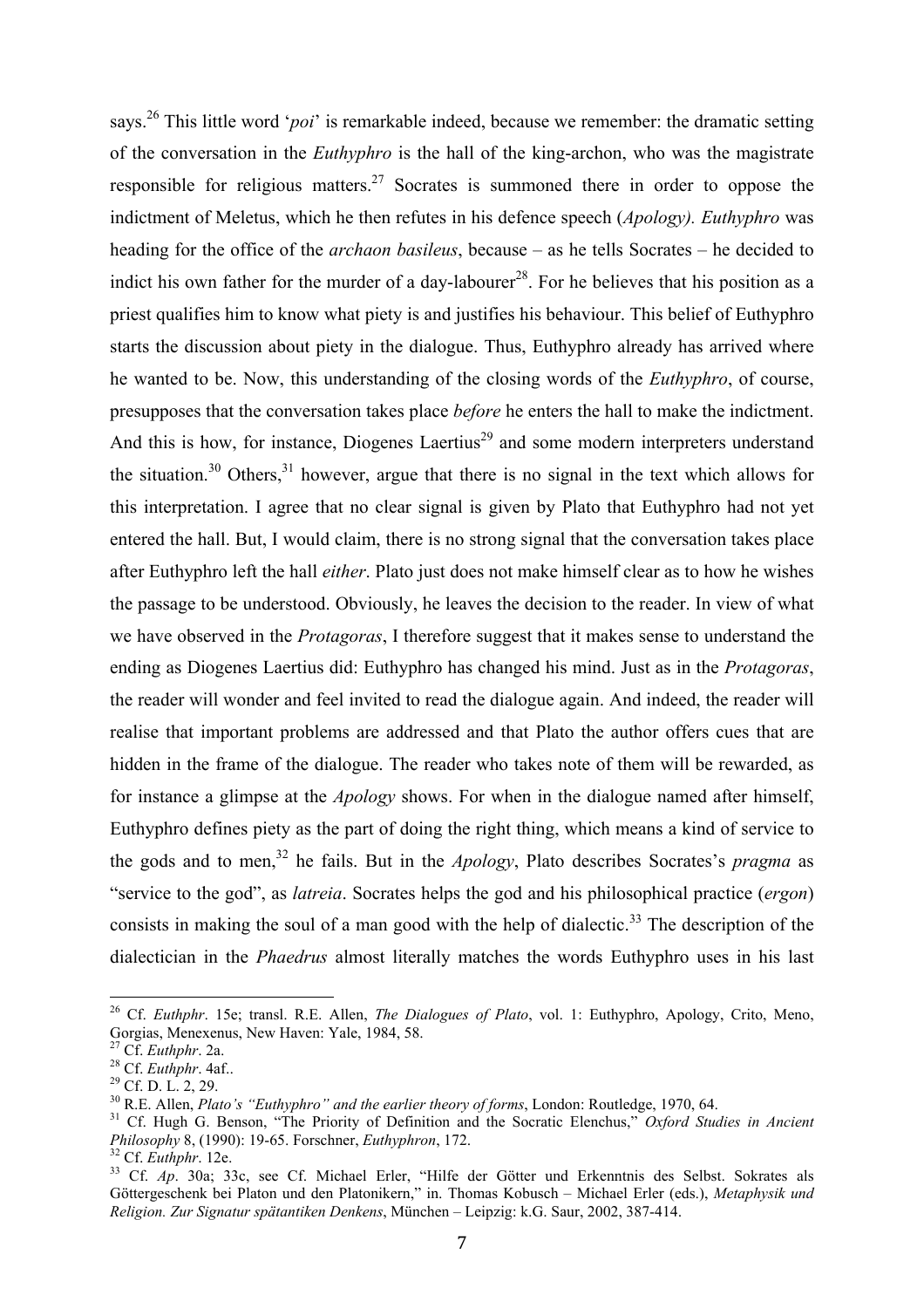attempt to define the behaviour of the pious man. Piety manifests itself in Socratic-Platonic 'care for the soul'.<sup>34</sup> This shows that Euthyphro indeed came close to the point by claiming that piety is a service to the gods in terms of helping them in their *ergon*. 35 Obviously Plato, the philosopher, wishes to suggest that some philosophically important aspects were touched on by Euthyphro but something important might be missing. As we have seen, Plato, the author, uses dramatic devices. More than that: Plato, the author, even has connected both the *Euthyhro* and the *Apology* quite closely. For the *Euthyphro* belongs to a series of four dialogues, which when taken together (as suggested by their fictive chronology) constitute a kind of dramatic tetralogy that describes the history of the last days of Socrates. The dialogues *Euthyphro, Apology, Kriton*, and *Phaedo* illustrate Socrates's way from the *archon basileus* to the court case and his final days in jail. Now, seen in this context, Socrates's performance in the *Apology* functions as a framing scene that comments on what happens in the *Euthyhro*  philosophically. The pragmatic aspect of the Euthyphro therefore suggests that the *aporia* might not be Plato's last word on the matter, and the fictitious chronology confirms what the way out might be like.

In fact, there are more cases where the fictitious chronology functions as a kind of support by Plato, the author, for what Plato, the philosopher, wishes to argue. Think, for instance, of the *Parmenides* again, which – according to the fictitious chronology – is supposed to be the first of all the dialogues. For it is young Socrates who unsuccessfully seeks to defend the theory of forms against Parmenides's criticism. Now, in the *Phaedo*, which, dramatically speaking, is the last of the dialogues, it is old Socrates who uses the theory of forms to prove the immortality of the soul, the theory which appears to be the reason why he feels happy even though facing the death penalty. Just like Munk has done already in  $1857^{36}$  I doubt that Plato, the author, who always weighs his words so carefully, had nodded off here. I rather think that here again Plato uses the fictitious chronology as a dramatic cue to the fact that the theory of forms remains valid despite all the criticisms and problems it receives.

#### *5. Motifs, metaphors, and their philosophical meaning*

Up until now, we observed that Plato, the author, uses the performative aspects of his dialogues as comments on what happens in his work philosophically. I would like to remind

<sup>&</sup>lt;sup>34</sup> Cf. *Phdr.* 273e; *Republic* 500d.<br><sup>35</sup> Cf. *Ap.* 28e. Michael Erler, *Der Sinn der Aporien in den Dialogen Platons*, Berlin – New York: de Gruyter, 1987, 164f.

<sup>36</sup> Cf. E. Munk, *Die natürliche Ordnung der platonischen Schriften*, Berlin: Dümmler, 1857. Wolfgang Wieland, *Platon und die Formen des Wissens*, Göttingen: Vanderhoeck & Ruprecht, 1999, 89.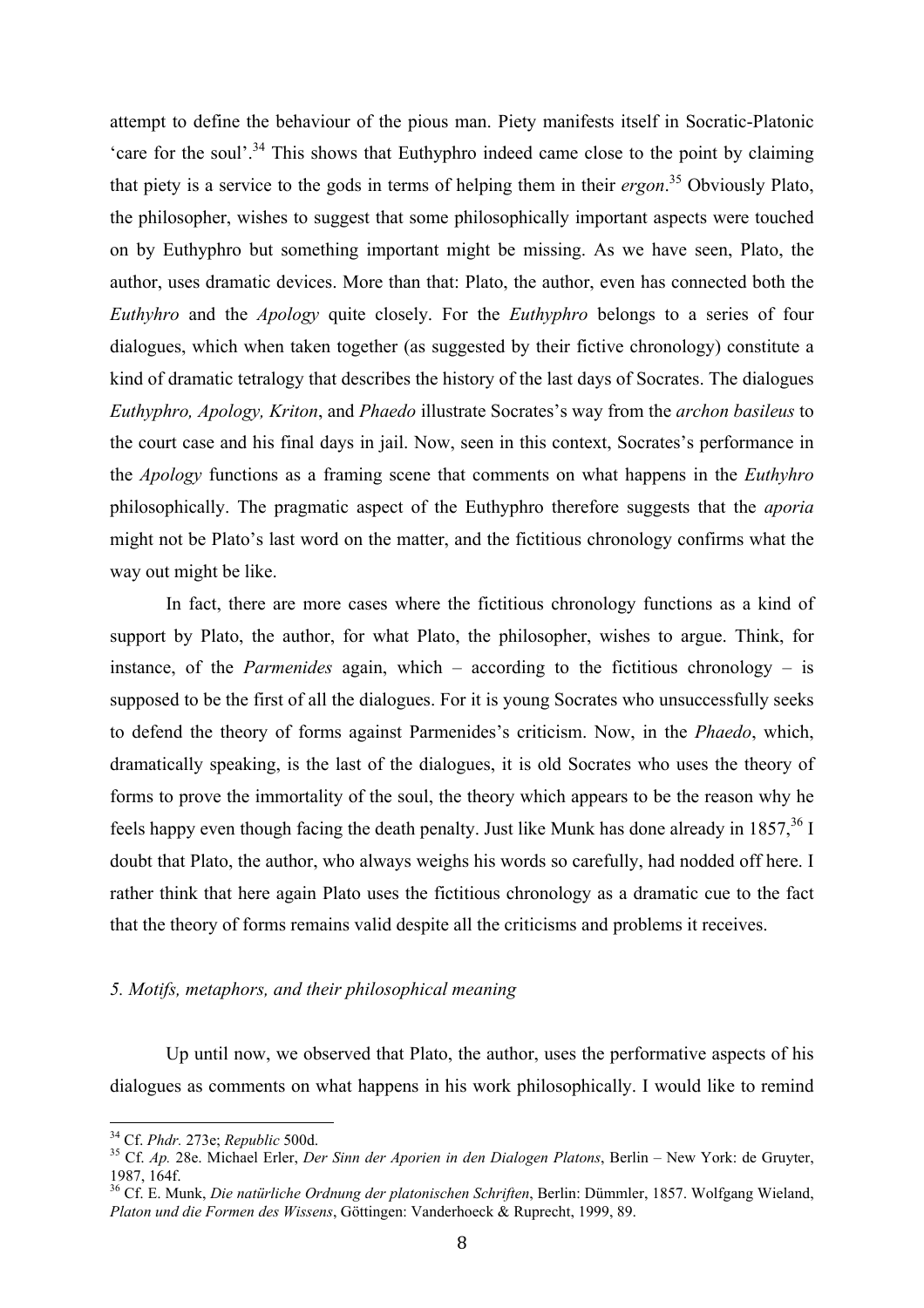us now of the fact that he also follows the practice of early poets who used and even created motifs and metaphors which describe situations while at the same time having a poetic function, and can and should be read as hermeneutical cues for a better understanding of what happens in the text. My first example once again is taken from the *Euthyphro*.

#### *5.1 'Running away'*

As we have seen in *Euthyphro*, one's hope to gain information about, for instance, what piety  $-$  *to hosion*  $-$  really is will necessarily be frustrated. Just as it happens in other aporetic dialogues as well: while trying to follow the argument of the conversation the reader at the end will face a situation, which Plato describes in the *Euthydemus*. Here Socrates himself comments on the helplessness he and Kleinias experience at the end of their dispute which ended without any positive result: "When we thought we had come to the end, we turned around again and reappeared practically at the beginning of our search in just as much trouble as when we started out."<sup>37</sup>

'Trying to catch the knowledge and failing to get hold of it' – time and again this occurs as a motif in the aporetic dialogues, most prominently in the *Euthyphro*, where Euthyphro offers a definition of what piety is but is refuted time and again. Euthyphro is extremely puzzled and complains that his proposals 'go around in circles' and 'do not stand still'. Socrates does not accept the charge of being guilty of making those *logoi* move around as Daedalus did. He insists that the *logos* itself ran away. He himself would rather prefer a stable *logos* that would not run away all the time.<sup>38</sup>

Now the motif that the opinions which are defended by Socrates's partners are instable or 'run away' are common features in the aporetic dialogues like the *Laches*. 39 Plato, however, does not want us to understand them only as literary motifs but also as hints to the reader and comments on what is going on in the discussions philosophically since, according to Socrates, they have some philosophical connotations. The *Meno* is helpful here. In the *Meno*, 40 Socrates deals at length with the question of what opinions, *doxai*, are and what their relationship to knowledge is. In this context, Socrates explains that the literary motif of opinions 'running away' indeed has a philosophical connotation. Opinions, Plato's Socrates

 37 Cf. *Euthd*. 291bc; transl. by Rosamond Kent Sprague, *The Euthydemus*. Translated with an introduction, in: Plato, Complete Works. Edited, with introduction and notes, by John Cooper, Indianapolis 1997; see Erler, *Euthydemos*, 187f. 38 Cf. *Euthphr*. 6af. 11c. 15b. 39 Cf. *La*. 194a; *Tht*. 203d. 40 Cf. *Men*. 97d.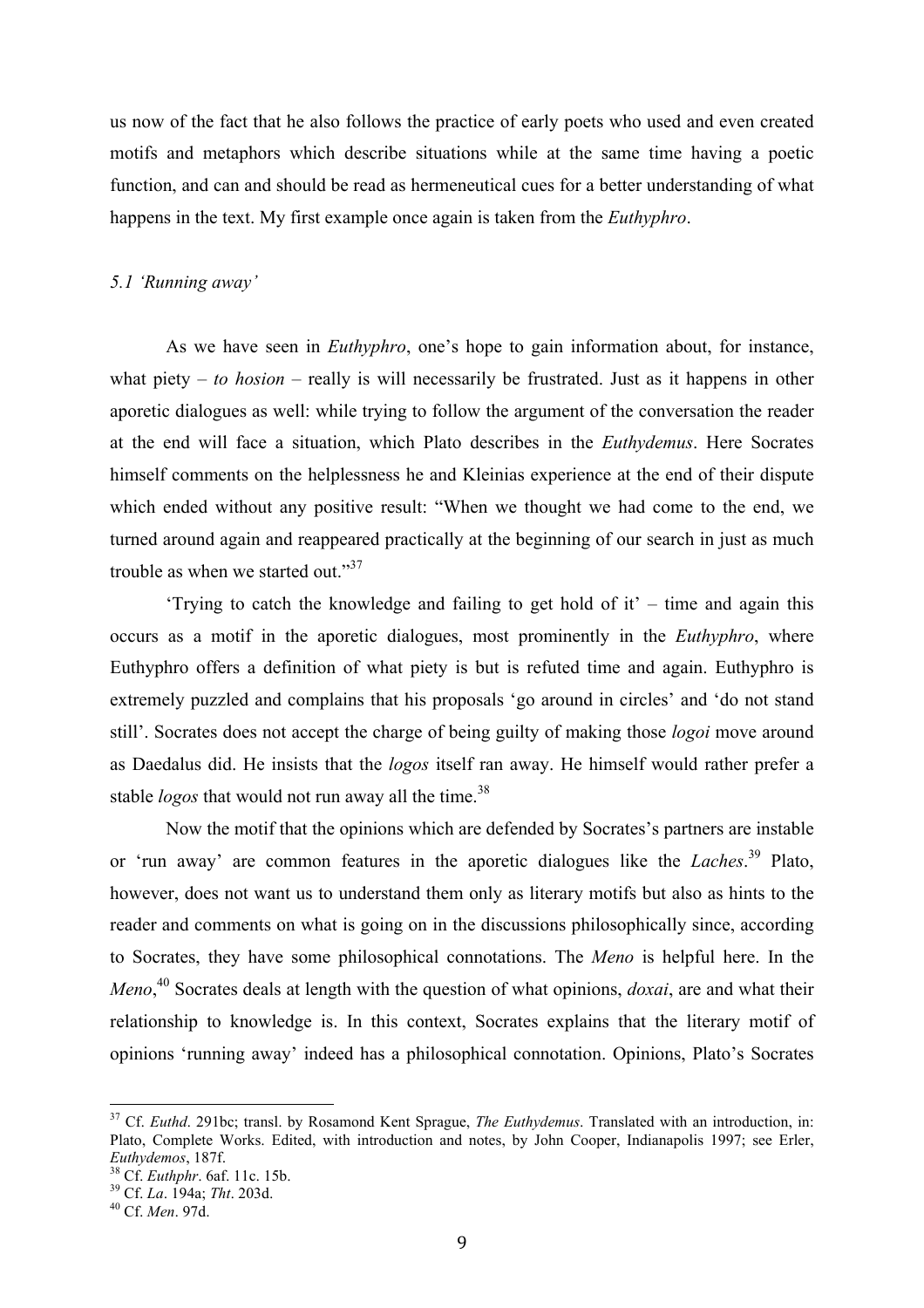explains, are not necessarily wrong; but unlike knowledge, they are unstable. One has to fasten them with the tie of the cause (*logismou aitiai*). Plato demands that one must think the problem over and over again, and claims that the process of fastening them is nothing other than recollection. When they are fastened, opinions become knowledge and gain more value (*timioteron*). What interests us is the fact that the motif – the "running away of opinions" – often occurs in connection with opinions proposed by Socrates's partners who fail to defend them.

I would like to remind you of Euthyphro's definition of piety as a service to the gods. We have pointed to the fact that this definition is not false; for it is used positively in different contexts by Socrates himself. The definition therefore indeed is not yet knowledge, which is stable, but an unstable opinion and is characterised by the literary motif as such. This literary motif of 'running away' therefore functions as a signal, it appeals to the reader to philosophically consider the possibilities of how to fasten the unstable opinion about piety. In fact, in the *Republic* Plato clearly states that this is what one should do whenever an opinion is brought forward that seems to be right, yet needs further consideration. 41 The metaphor 'running away' therefore has a hermeneutical value – and again the pragmatic aspect of the dialogues helps to overcome philosophical problems that are discussed in them. It turns out that there are passages, carefully designed, which are meant to be hints to the reader in that they invite him to defend positions which might appeal to him as not being wrong even from a Plato's own point of view.

#### *5.2 'Child in man'*

My last example concerns a metaphor, which Plato not only used but even created – or so I think – in the dialogue *Phaedo* in order to describe, to comment on, and to explain what happens in that dialogue philosophically. The *Phaedo* is the first dialogue where Plato playfully considers the existence of something in man that is responsible for emotions, desires and fear, and that is distinct from both the body and the rational soul.<sup>42</sup> In the *Phaedo*. Plato even gives this source of emotions a name: he calls it the 'child in man' – and he illustrates how it should be treated by therapeutic arguments, in order to create a disposition that is

<sup>&</sup>lt;sup>41</sup> Cf. *Republic*. 611e.<br><sup>42</sup> Cf. David Gallop, "Emotions in the *Phaedo*," in: Ales Havlíček – Filip Karfík (eds.), *Plato's* Phaedo. *Proceedings of the Second Symposium Platonicum Pragense*, Prague: Oikoymenh, 2001, 275-286.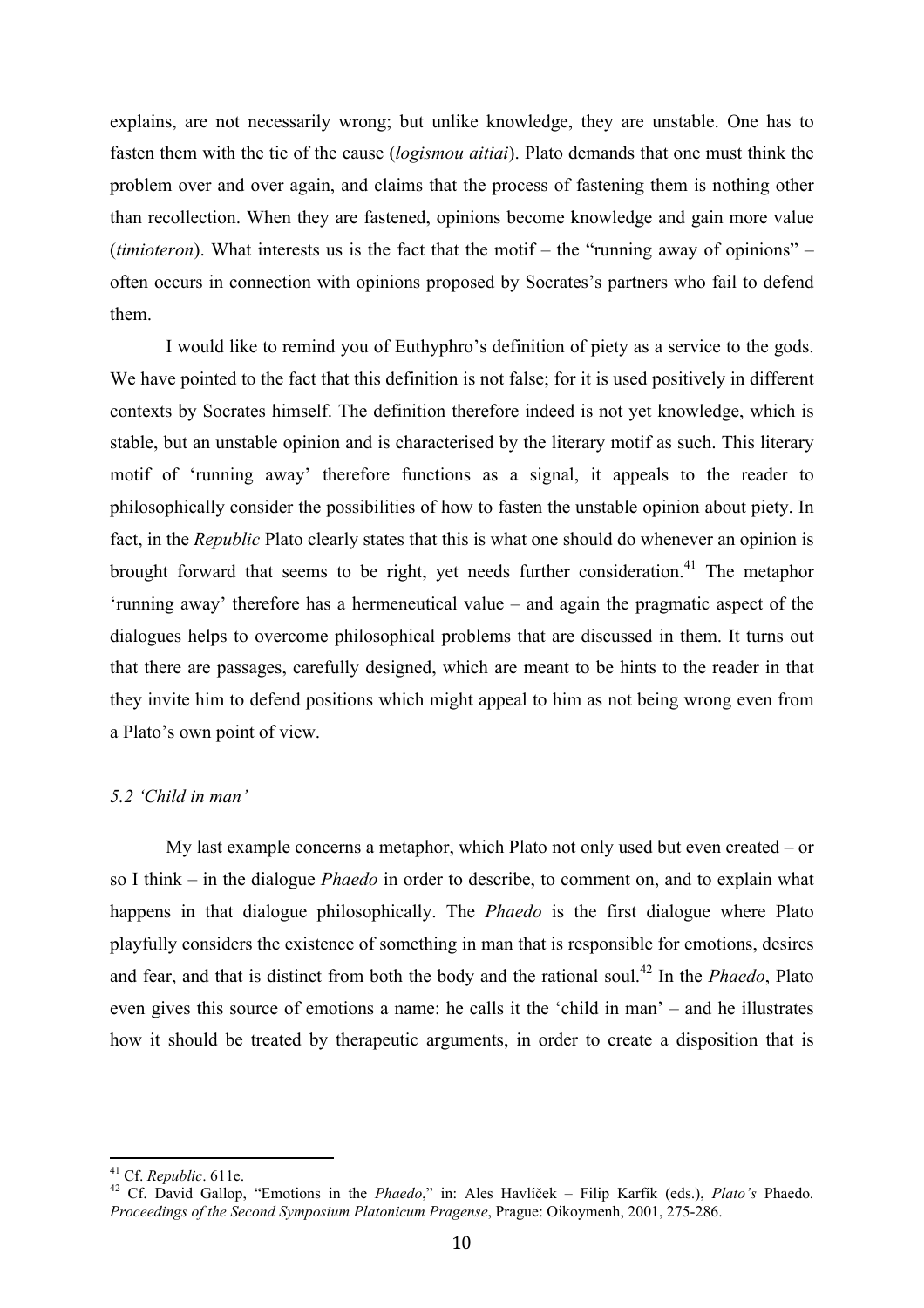amenable to rational thinking.<sup> $43$ </sup> It might come as a surprise to find a source of emotions in the *Phaedo*. For in this dialogue, Socrates obviously wishes to illustrate the power of the *logos* or rational argument in helping Socrates to be brave and fearless in the face of death and enabling him to accept rational arguments in favour of the soul's immortality. But the *Phaedo*  also illustrates what happens if emotions prevail and man is not able to subordinate these to reason. For emotions and affections, or so it seems, corrupt the process of reasoning in Socrates's partners Simmias and Cebes and prevent them from accepting the results of rational argumentation although both are used to arguments. They are well prepared to follow Socrates's arguments in favour of the soul's immortality and to accept the conclusions of rational thinking. Nevertheless, they do display insecurity and distrust while not being able to give a reason for this unease.<sup>44</sup> Something within them is out of control and prevents them from accepting the results of what, they agree, are coherent arguments. The pragmatic aspect of the dialogue therefore illustrates that in dealing with common men proper control of affections becomes essential in order to develop the right habits that provide the foundation for virtue and real knowledge. Now, it is interesting that in this context, Plato's Socrates does not locate Cebes's and Simmias's emotions in the body, but rather invents a metaphor in order to describe the source and explain the existence of the affections of Socrates's partners and the target of Socrates's therapeutic argumentation. At one point, Socrates suspects that Cebes and Simmias are afraid like children that wind might disperse the soul after death. Cebes points out that it is not he himself who is afraid but rather something within himself – a child within himself, as he calls it – is full of fear, like children are of a bogey. He therefore begs Socrates<sup>45</sup> to convince him on the assumption that he feels this way. This child should be persuaded to stop being afraid of death as if it were a bogeyman. And Socrates consents readily that Cebes should sing charms (*epodai*) to this child every day, until he has "charmed the fear out of him".

It is useful at this point to remind ourselves that the metaphor the 'child in man which needs persuasion in order to rid itself of the fear of death' has a '*Sitz im Leben*'. It forms part of the *paideia* that tries to make children act properly. Plato wishes to remind us of the old wives' tales that nurses told children in Greece, as people still do today, in order to frighten

 43 Cf. Michael Erler, "'Socrates in the Cave'. Argumentations as Therapy for Passions in *Gorgias* and *Phaedo*," in: Maurizio Migliori – Linda M. Napolitano Valditara (ed.), *Plato Ethicus. Philosophy is Life*. *Proceedings of the International Colloquium Piacenza 2003*, St. Augustin: Academia, 2004, 107-120, esp. 115. 44 Cf. Ernst Heitsch,, "Was Autor und Dialogpersonen des *Phaidon* von ihren Argumenten halten," in: Ales

Havlíček – Filip Karfík (eds.), *Plato's* Phaedo*.* 78-95. 45 Cf. *Phd*. 77d.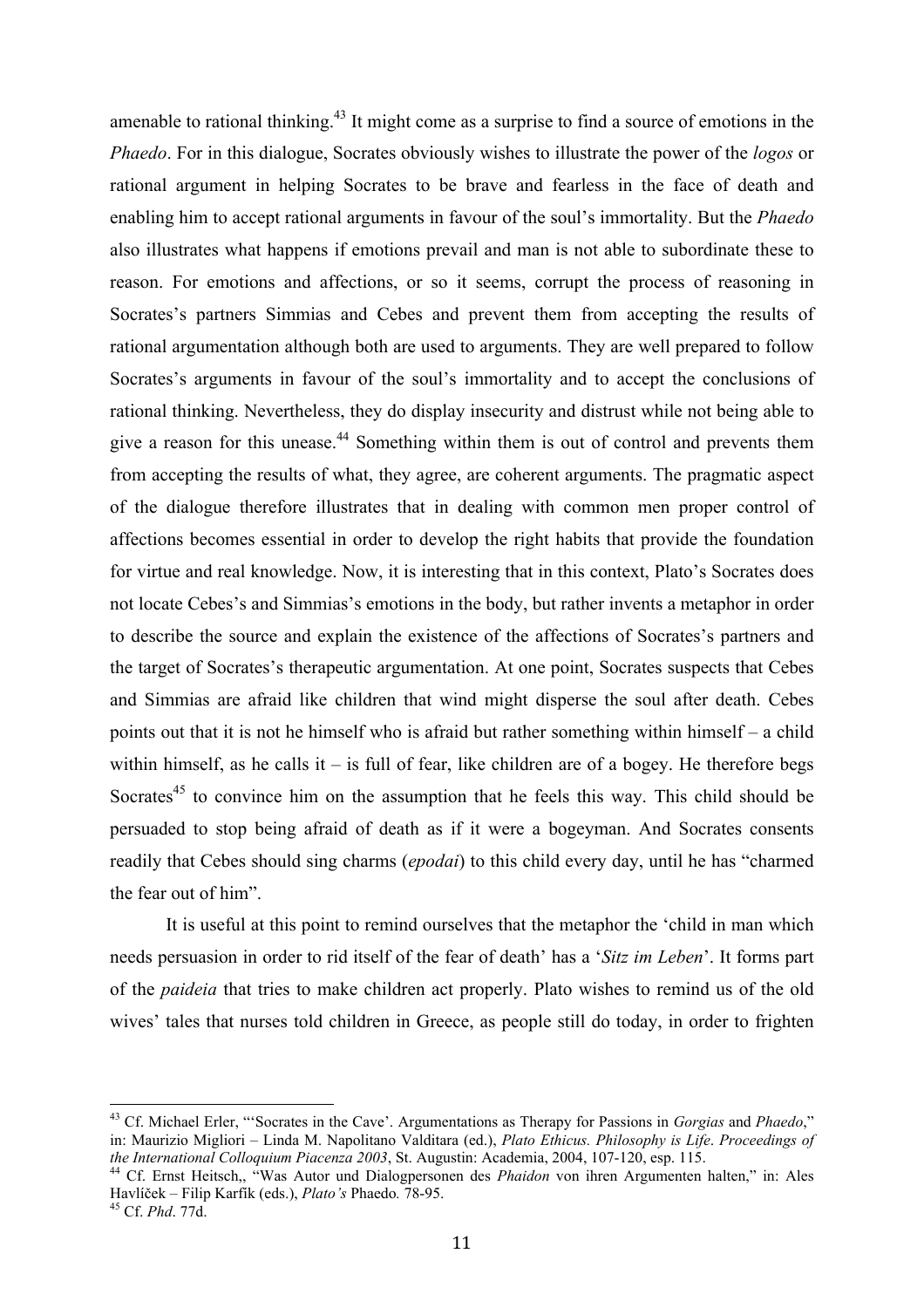children into obedience: 'If you don't do such and such, a monster will come and eat you.'<sup>46</sup> Those traditional tales are meant to create fear in children and thereby a disposition to accept advice.

Socrates's philosophical enchantment song (*epode*), i.e. his philosophical arguments, indeed try *epode* indeed tries to create a disposition in his partners that is amenable to rational arguments and to correct behaviour. Socrates, however, does not wish to achieve this result by stirring up fears in his partners but by helping them to control those fears, or rather to get rid of them altogether. Socrates's 'charming' arguments advocate the subordination of the emotions to reason, because emotions might subvert rational thinking. In the *Phaedo*, Plato locates the source of this emotional resistance neither in the body nor in the rational soul, but invents the metaphor 'child in man' – a metaphor that, it seems to me, foreshadows the soul's irrational part, which Plato introduces in the *Republic*. In other words, the *Republic* – in my opinion – merely unfolds what the *Phaedo* seems to assume. As we have seen already, Plato uses metaphors in one place, and explains what they mean philosophically elsewhere in his dialogues. Of course, prior to the *Republic*, Plato does not refer to a tripartition of the soul. But I wish to argue that a metaphor like 'child in man' signals that Plato contemplates the possibility of an element within man's soul that is responsible for irrational behaviour.<sup>47</sup>

So again, it becomes clear that a literary aspect of a dialogue – the metaphor of child in man – is more than an ornament. Rather, the metaphor is supposed to support what happens in the dialogue philosophically and therefore confirms that, and how, Plato, the author, and Plato, the philosopher, work hand in hand, in that Plato, the poet, uses or even creates motifs or metaphors the philosophical significance of which he underpins elsewhere in the dialogues.<sup>48</sup> His dialogues indeed follow, or rather replace, the tradition of early Greek poetry with respect to its self-referentiality as well. The performativity of the dialogues comments on what is going on philosophically.

 46 Cf. Theocritus, *Idyll*, 15, 40; Euripides, *Heracles*. 98-101; Callimachus, Hymnus in *Dianam*. 66-71; Alex Scobie, "Storytellers, Storytelling and the Novel in Greco-Roman Antiquity," *Rheinisches Museum* 122, (1979): 229-259. 47 In his response to my presentation, Péter Lautner stressed that in the *Republic* the appetitive part of the soul is

depicted in a rather negative way, referring to 588c2-7. Of course, the metaphor which Plato used in the *Republic* indeed has very negative connotations. But the metaphor 'Child in man' is not positive either. For unlike the Christian concept, the ancient pagan concept of the child is the idea of inadequacy and of fearfulness (cf. Hans Herter, 'Das unschuldige Kind', in id., *Kleine Schriften*, München 1975, 598-619) and in the *Phaedo* indeed the child in man symbolizes the source of emotions which hinder him to accept the results of what he himself calls a coherent argument, which does not sound very positive.

 $48$  On the importance of the context in Plato's dialogues, see Erler, "Argument and Context".